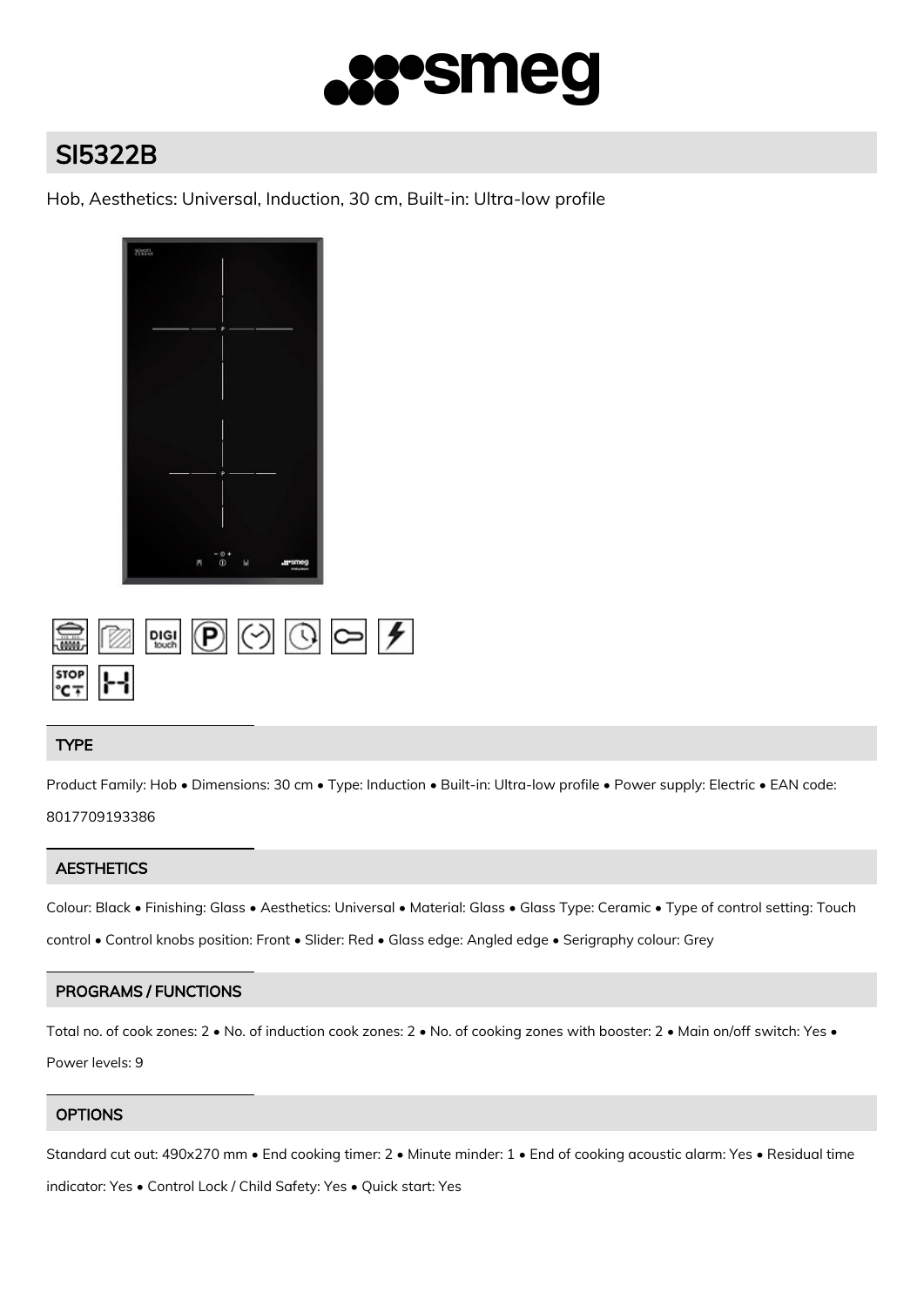#### COOKING ZONES

1st zone position: Front centre • 2nd zone position: Rear centre • 1st zone type: Induction - single • 2nd zone type: Induction single • 1st zone dimensions: Ø 16.0 cm • 2nd zone dimensions: Ø 21.0 cm • 1st zone power: 1.30 kW • 2nd zone power: 2.30 kW • 1st zone booster power: 1.40 kW • 2nd zone booster power: 3.00 kW

#### TECHNICAL FEATURES

Automatic setting according to pan dimension: Yes • Automatic pan detection: Yes • Minimum pan diameter indication: Yes • Automatic switch off when overheat: Yes • Residual heat indicator: Yes • Protection against accidental start up: Yes

#### PERFORMANCE / ENERGY LABEL

2nd zone energy consumption: 183 Wh/Kg

#### ELECTRICAL CONNECTION

Nominal power (W): 3500 W · Voltage (V): 220-240 V · Frequency (Hz): 50/60 Hz · Type of electric cable: Single phase · Power supply cable length: 120 cm

#### ALSO AVAILABLE

### LOGISTIC INFORMATION

Dimensions of the product (mm): 64x300x515 • Depth (mm): 515 mm • Width (mm): 300 mm • Product Height (mm): 64 mm • Net weight (kg): 6.100 kg • Gross weight (kg): 7.300 kg